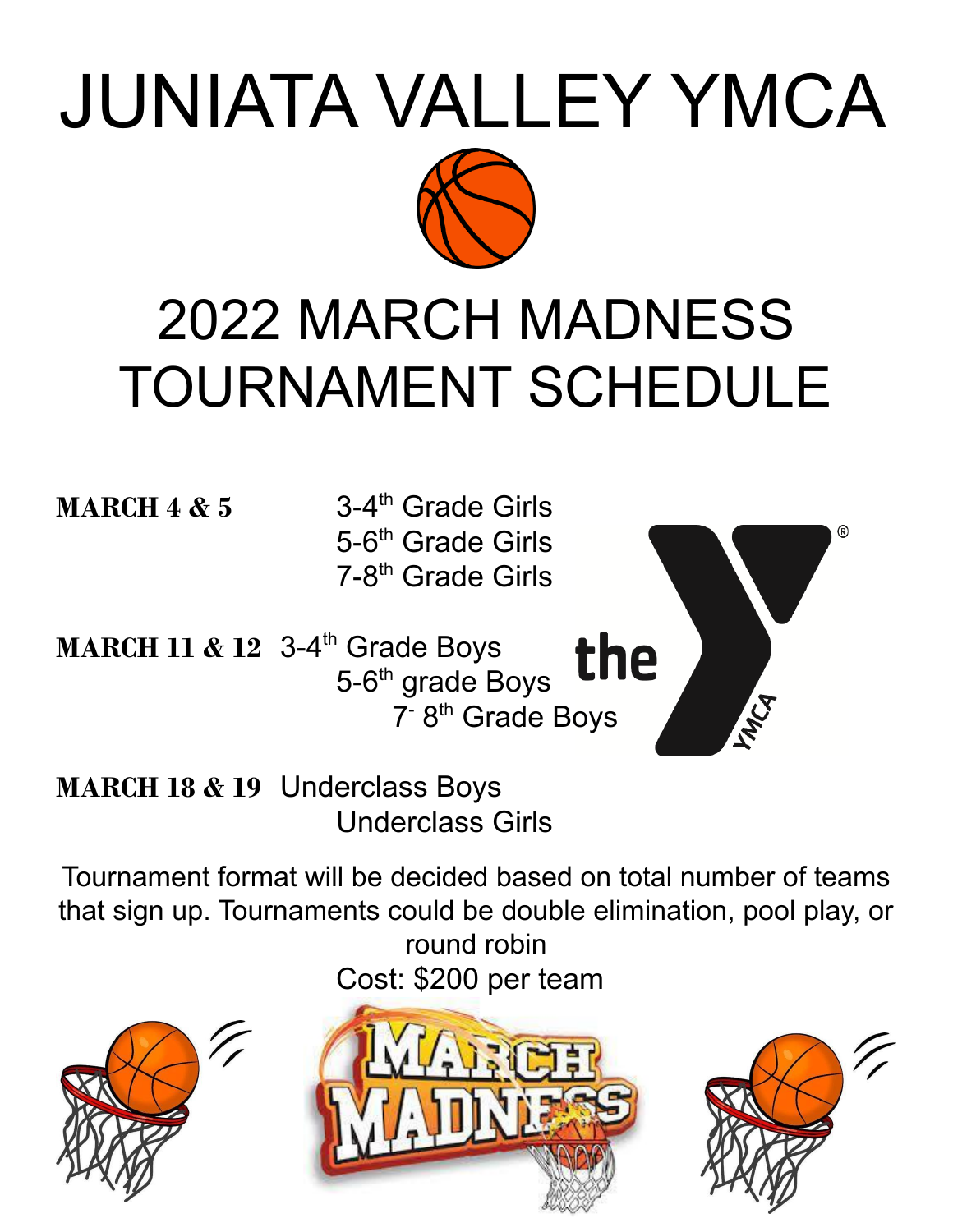## TOURNAMENT RULES

- 1. Tournament format will be decided based on final number of teams. Tournaments could be double elimination, pool play or round robin. We will choose the best format for the kids when we see number of teams.
- 2. Most tournaments will start on Friday evening and should conclude on Saturday evening. That decision will be based on number of teams per division.
- 3. Space is limited. The sign-up is based on a first come first serve basis. If your entrance fee and roster arrive after all of the spots are filled, you will be placed on a waiting list in the order in which it was received.
- 4. The entry fee will be \$200 per team. Make checks payable to the Juniata Valley YMCA.
- 5. The YMCA gives an overall team award for first and second place teams, as well as individual awards for first and second place teams.
- 6. Only those players whose names appear on the roster prior to the start of the tournament may play. Copies of birth certificates or PIAA eligibility sheets for all players must be turned in at least one week prior to your tournament date. Birth certificates and/or PIAA eligibility sheets will be reviewed, and coaches contacted if the director has any questions.
- 7. No changes on rosters will be made after the start of the first game of the tournament. (NOT the team's first game)
- 8. The games will be played as two 18-minute halves, running clock. Clock will stop the last two minutes of each half. It will also stop on all technical foul shots. Teams are allowed three (3) time-outs per game. Other than that, all PIAA rules are in effect. Overtime will be (3:00) periods with the clock stopping in the last one minute of each overtime
- 9. Each team will be permitted one representative at the scorer's table.
- 10. Designated schedules of games and sequences of games cannot be changed once the tournament is set. Director has final say in scheduling.
- 11. Each team must supply numbered shirts of the same color.
- 12. All teams may play either man or zone defense. There are no regulations regarding pressing except in 3-4<sup>th</sup> grade teams where teams may not full court press except the last two minutes of each half.
- 13. Please be advised that there will be an admission charge of \$3.00 for adults and \$2.00 for students charged each day of the tournaments.

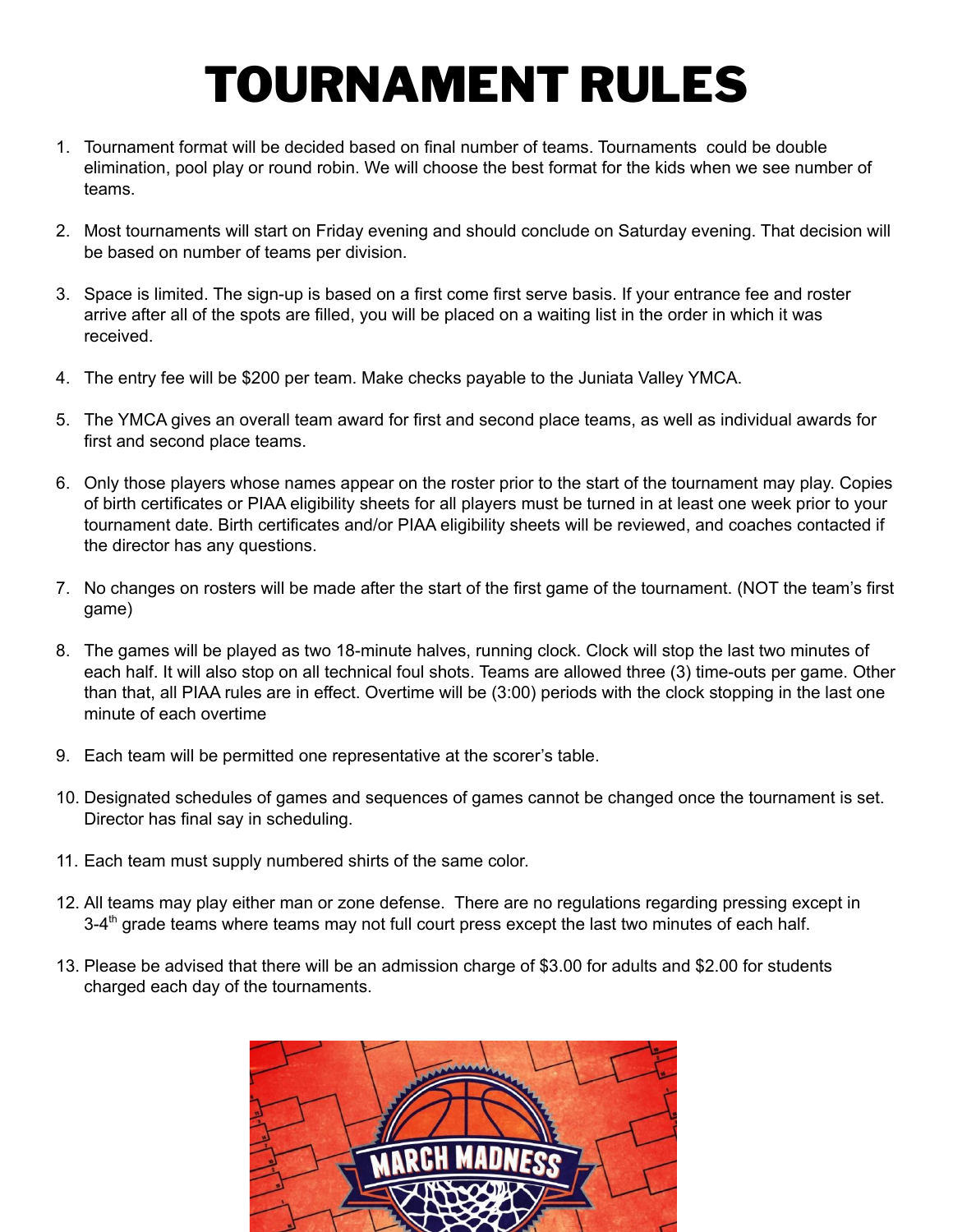### **Juniata Valley YMCA March Madness Basketball Tournaments**



**\_\_\_\_\_\_\_\_\_\_\_\_\_\_\_\_\_\_\_\_\_\_\_\_\_\_\_\_\_\_\_\_\_\_\_ Name of Tournament (Division)**



Team Name:

I, the undersigned manager, hereby make application for entrance in the Juniata Valley YMCA Basketball Tournament. I agree to be responsible for the actions of my players on my teams, both on and off the basketball court while in the Juniata Valley YMCA.

In consideration of the acceptance of my entry, we do hereby waive responsibility by the Juniata Valley YMCA in case of injury or death for ourselves, or heirs, executors or assigns.

|        | Manager/Coach |  |
|--------|---------------|--|
|        |               |  |
|        |               |  |
|        |               |  |
|        |               |  |
| Email: |               |  |

**The Juniata Valley YMCA requires a 10 day notice from your tournament date for cancellation. No refunds will be given for teams who cancel beyond this date.**

**There will be an entrance fee of \$3.00 for adults and \$2.00 for students charged for each day of the tournament.**